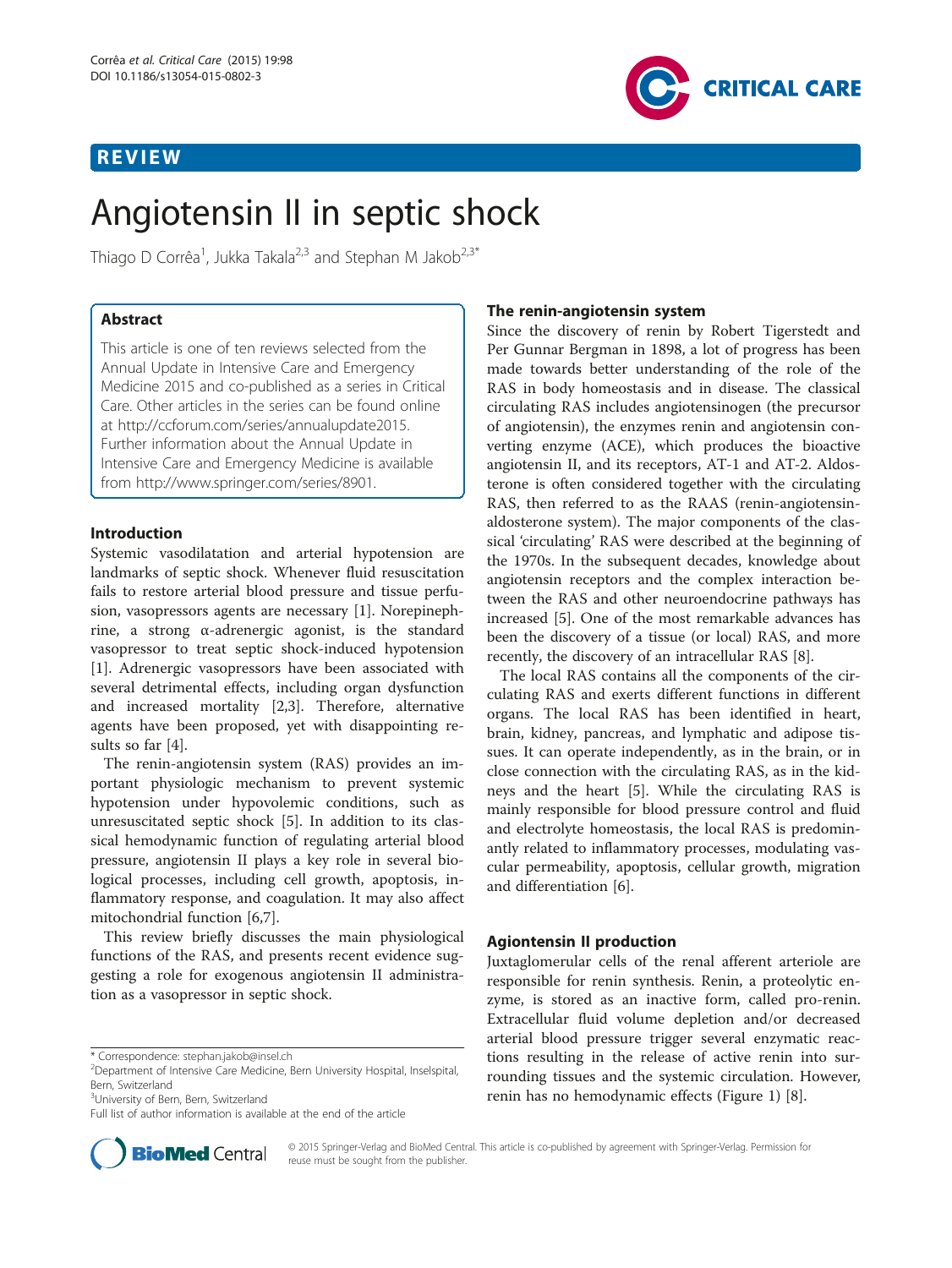<span id="page-1-0"></span>

Angiotensin I, a decapeptide with weak biological activity, is produced from angiotensinogen, an  $\alpha_2$ -globulin produced primarily in the liver and, to a lesser extent, in the kidneys and other organs. Angiotensin is rapidly converted to angiotensin II by an ACE and, to a lesser extent, by other chymases stored in secretory granules of mast cells. Angiotensin II, an octapeptide, has strong vasopressor activity [\[8](#page-4-0)].

ACE is present mainly in lung capillaries, although it can also be found in the plasma and vascular beds of other organs, such as the kidneys, brain, heart and skeletal muscle. The action of angiotensin II is terminated by its rapid degradation into angiotensin 2–8 heptapeptide (angiotensin III) and ultimately into angiotensin 3–8 heptapeptide (angiotensin IV) by aminopeptidases A and M, respectively [[8\]](#page-4-0). ACE-2 is a carboxypeptidase responsible for the production of angiotensin 1–9 from angiotensin I and angiotensin 1–7 from angiotensin II [\[9,10](#page-4-0)]. Angiotensin 1–7 is a heptapeptide, which produces vasodilatation mediated by its interaction with the prostaglandin-bradykinin-nitric oxide system [[10](#page-4-0)].

The balance between ACE and ACE-2 may play an important role in cardiovascular pathophysiology by modulating and controlling angiotensin II blood concentrations. The RAS is primary regulated by a negative feedback effect of angiotensin II on renin production by the juxtaglomerular cells of the renal afferent arteriole [[5\]](#page-4-0).

## Angiotensin II receptors

The physiological effects of angiotensin II result from its binding to specific G protein-coupled receptors. So far, four angiotensin receptors have been described: AT-1, AT-2, AT-4 and Mas [[11\]](#page-4-0). Additionally, two isoforms of AT-1 receptors (AT-1a and AT-1b) have been identified in rodents [\[12,13](#page-4-0)]. It has been postulated that human cells express only AT-1a receptors, located in the kidneys, vascular smooth muscle, heart, brain, adrenals, pituitary gland, liver and several other organs and tissues [\[11\]](#page-4-0).

The major physiological activities of angiotensin II are mediated by AT-1 receptors. Thereby, angiotensin II acts to control arterial blood pressure, aldosterone release by the adrenal zona glomerulosa, sodium and water reabsorption in the proximal tubular cells, and vasopressin secretion (Figure 1) [\[14](#page-4-0)]. When chronically stimulated, AT-1 receptors have been shown to mediate cardiac hypertrophy and induce cardiac remodeling [\[15](#page-4-0)].

The function of AT-2 receptors in adults has not been completely determined and some authors suggest that their stimulation might counteract the AT-1 effects on blood pressure regulation, inflammation and cell growth [[11\]](#page-4-0). Indeed, angiotensin II binding to AT-2 receptors results in vasodilatation and decreased systemic vascular resistance (Figure 1) [[5\]](#page-4-0).

A large number of experimental studies have shown that angiotensin II mediates countless key elements of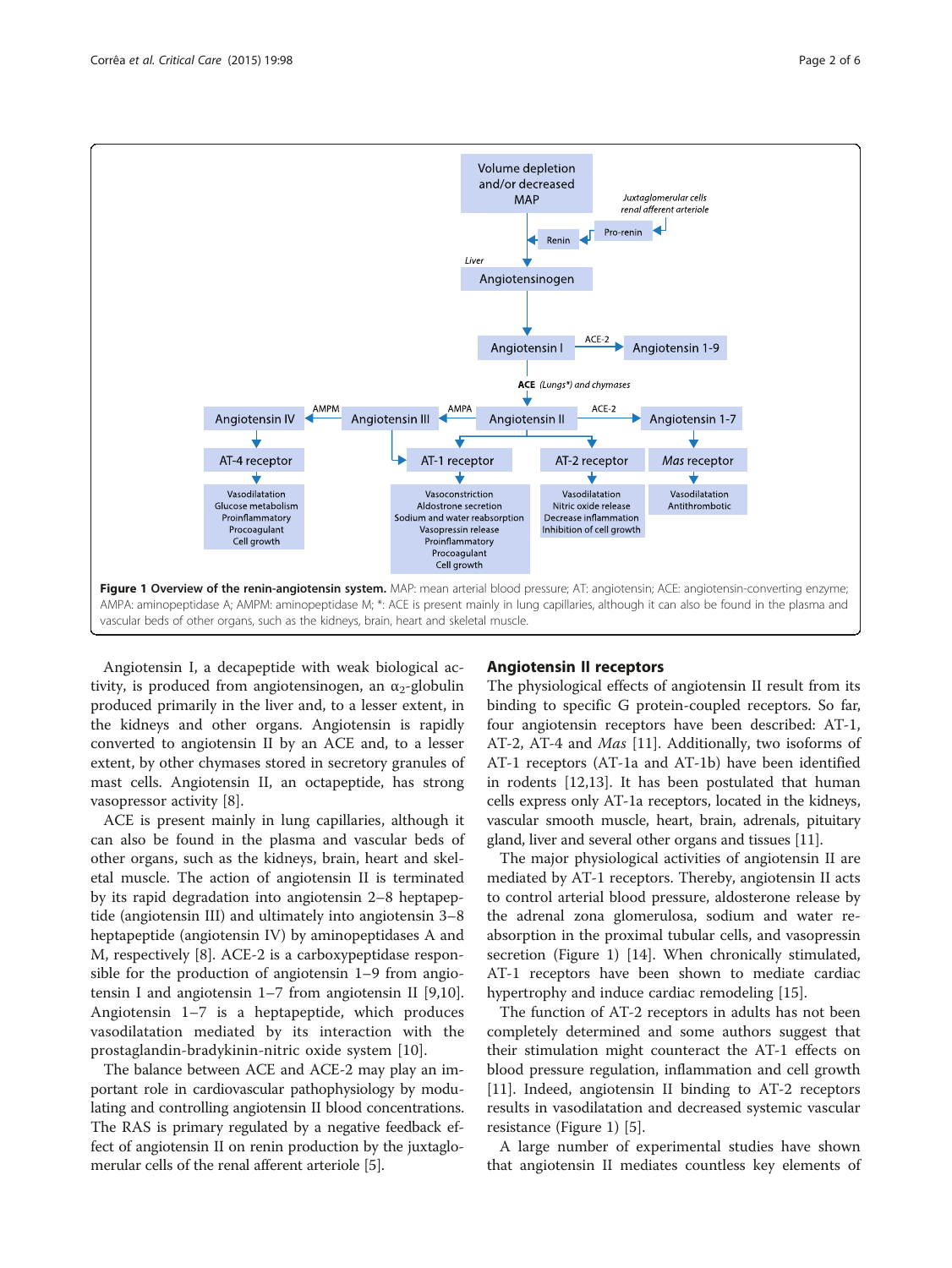inflammatory processes [\[6](#page-4-0)] (Figure 2). By binding to AT-1 receptors, angiotensin II enhances the expression of proinflammatory mediators, increases vascular permeability by inducing vascular endothelial growth factor (VEGF), and stimulates the expression of endothelial adhesion molecules (P-selectin and E-selectin), intercellular adhesion molecule-1 (ICAM-1) and vascular cell adhesion molecule-1 (VCAM-1) (Figure 2) [\[6](#page-4-0)]. Angiotensin II also promotes reactive oxygen species (ROS) production, cell growth, apoptosis, angiogenesis, endothelial dysfunction, cell migration and differentiation, leukocyte rolling, adhesion and migration, extracellular matrix remodeling. Finally, it can play a role in multiple intracellular signaling pathways leading to organ and mitochondrial injury [[16](#page-4-0)].

#### The renin-angiotensin system in sepsis

Activation of the RAS during sepsis is a well know phenomenon, observed in experimental [[17\]](#page-4-0) and clinical studies [[18-20\]](#page-4-0). However, so far, most of our knowledge about the RAS system during septic shock has come from a few experimental studies performed with healthy rodents [\[17,21-26](#page-4-0)], sheep [\[27,28](#page-4-0)] or pigs [[7](#page-4-0)]. The role of exogenous angiotensin II administration or its inhibition in sepsis is poorly understood [[29\]](#page-4-0).

Unresuscitated septic shock is characterized by marked hypovolemia, extracellular fluid volume depletion, decreased cardiac output, low arterial blood pressure and decreased systemic vascular resistance [\[30\]](#page-4-0). Septic shock triggers a complex neuro-humoral response, releasing several vasoactive substances in the circulation [[31](#page-4-0)]. Four main mechanisms are involved in effective circulating volume and arterial blood pressure restoration in septic shock [\[32](#page-4-0)]. These mechanisms are sympathetic nervous system activation, the release of arginine vasopressin by the posterior pituitary gland, inhibition of atrial and cerebral natriuretic peptide secretion from the atria of the heart, and the increase in renin secretion by the juxtaglomerular cells, resulting in elevated angiotensin II plasma levels and an increased secretion of aldosterone from the adrenal cortex [\[32](#page-4-0)].

During sepsis, the activity of plasma renin, angiotensin I and angiotensin II are increased [[19](#page-4-0)]. Despite the high angiotensin II plasma levels, pronounced hypotension, associated with a reduced vasopressor effect of angiotensin II, has been reported [[17](#page-4-0)]. Moreover, RAS activation contributes to oxidative stress and endothelial dysfunction [\[24](#page-4-0)], which has been associated with development of kidney [\[33](#page-4-0)] and pulmonary [\[25,26](#page-4-0)] injury and with the severity of organ dysfunction [\[19](#page-4-0)].

Data from experimental animal models have suggested that sepsis can induce a systemic downregulation of both AT-1 [[21\]](#page-4-0) and AT-2 receptors [[22\]](#page-4-0). Proinflammatory cytokines, e.g., interleukin (IL)-1β, tumor necrosis factor (TNF)-α, interferon (IFN)γ and nitric oxide (NO), released during Gram-positive and Gram-negative sepsis, downregulate AT-1 receptor expression. This leads to systemic hypotension and low aldosterone secretion despite increased plasma renin activity and angiotensin-II levels [\[21,22](#page-4-0)]. Very recently, it has been demonstrated that sepsis down-regulates the expression of an AT-1 receptor-associated protein (Arap1), which contributes to the development of hypotension secondary to reduced

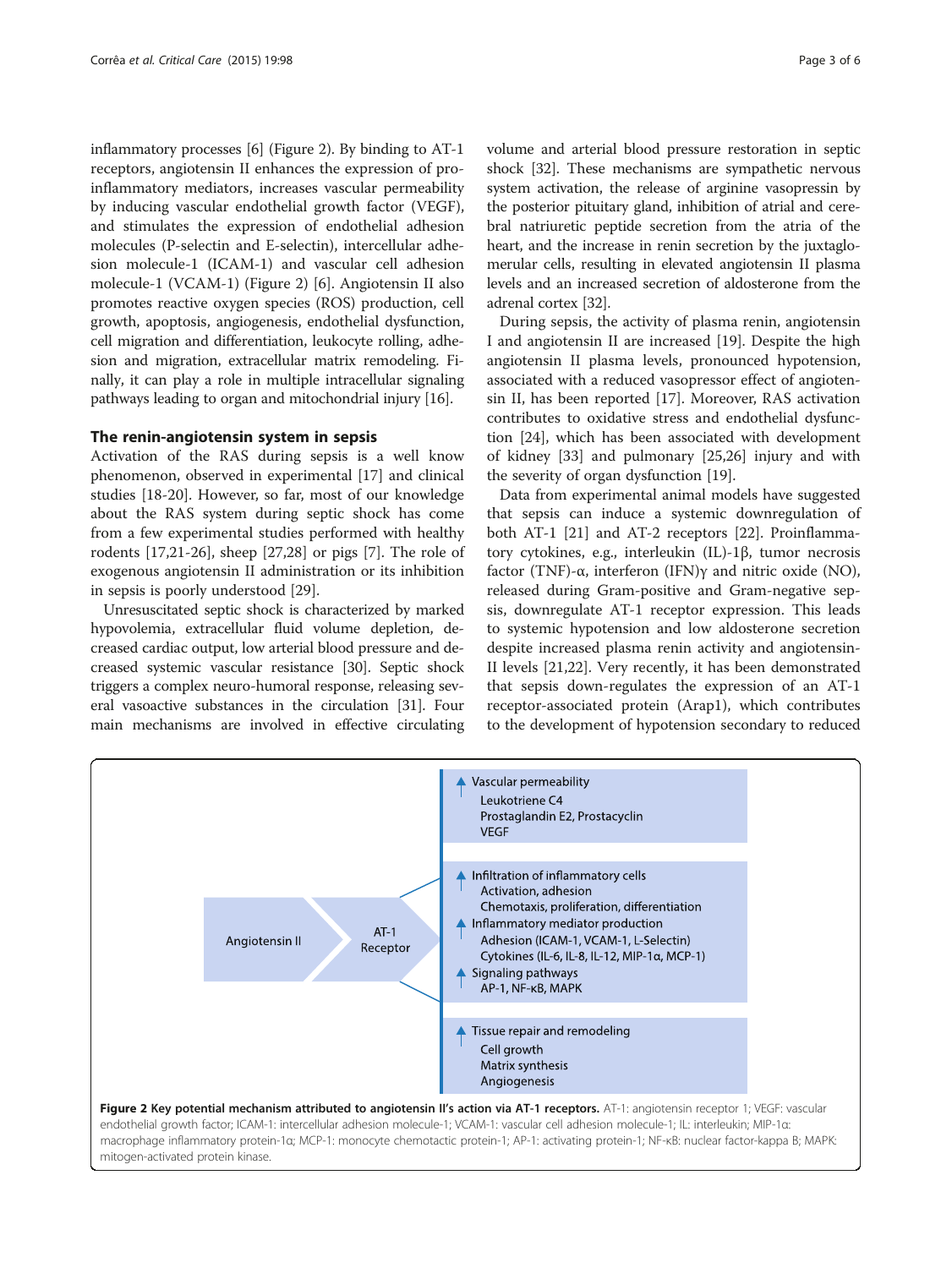vascular sensitivity to angiotensin II [[23\]](#page-4-0). Downregulation of adrenal AT-2 receptors may impair catecholamine release by the adrenal medulla and, thereby, play a critical role in the pathogenesis of sepsis-induced hypotension [[22](#page-4-0)]. Mediators of the RAS have also been associated with microvascular dysfunction in patients with severe sepsis and septic shock [\[19](#page-4-0)].

#### Infusion of angiotensin II in septic shock

Some early observations suggested that angiotensin II may be used as an alternative vasopressor in cases of norepinephrine unresponsive septic shock [\[34](#page-4-0)-[36\]](#page-4-0). The main concern about exogenous administration of angiotensin II in septic shock is related to its strong vasoconstrictor effect, which may impair regional blood flow and aggravate tissue perfusion. Angiotensin II binding to AT-1 receptors causes dose-dependent vasoconstriction of both afferent and efferent glomerular arterioles. Indeed, the most pronounced effect of angiotensin II occurs on efferent arterioles [[37\]](#page-4-0), resulting in reduced renal blood flow and increased glomerular filtration pressure [\[27\]](#page-4-0).

Wan et al. demonstrated in a hyperdynamic sepsis model in conscious sheep that a six-hour infusion of angiotensin II was effective in restoring arterial blood pressure and increased urinary output and creatinine clearance, despite a marked decrease in renal blood flow [[27\]](#page-4-0). In this study, mesenteric, coronary and iliac artery blood flow were also affected but to a lesser degree [\[27](#page-4-0)]. In a similar model in anesthetized sheep, the same group reported an equal decrease in renal blood flow in controls and angiotensin II treated animals, but renal conductance was lower in angiotensin II-treated animals [\[28\]](#page-4-0).

We recently evaluated in pigs the long term effects of exogenous angiotensin II administration on systemic and regional hemodynamics, tissue perfusion, inflammatory response, coagulation and mitochondrial function [[7\]](#page-4-0). In this study, 16 pigs were randomized to receive either norepinephrine or angiotensin II for 48 hours after a 12-hour period of untreated sepsis. An additional group was pre-treated with enalapril (20 mg/d orally) for one week prior to the experiment, and then with intravenous enalapril (0.02 mg/kg/h) until the end of the study. We found that angiotensin II was as effective as norepinephrine to restore arterial blood pressure, and cardiac output increased similarly as in animals resuscitated with norepinephrine. Renal plasma flow, incidence of acute kidney injury, inflammation and coagulation patterns did not differ between the two groups [\[7](#page-4-0)]. However, enalapril-treated animals did not achieve the blood pressure targets despite receiving high norepinephrine doses (approximately 2.0 mcg/kg/min), and they had a higher incidence of acute kidney injury at the end of the study [[7\]](#page-4-0).

Our data demonstrate that the effects of angiotensin II on regional perfusion are different in vasodilatatory states compared to normal conditions: in healthy pigs, angiotensin II infusion resulted in net reduction of renal blood flow, while portal blood flow decreased in parallel with cardiac output, and fractional blood flow increased dose-dependently in carotid, hepatic and femoral arteries [[38\]](#page-4-0). As in sepsis, angiotensin II infusion had no effects on diuresis or creatinine clearance [\[38\]](#page-4-0). The discrepant findings on renal perfusion can be explained by sepsisinduced hyporeactivity of the renal arteries [[39](#page-4-0)]. It seems, therefore, that organ perfusion is not at risk in experimental septic shock treated with angiotensin II.

Currently, a few studies are recruiting septic patients for evaluation of the effects of angiotensin II as a vasopressor (Clinicaltrials.gov: NCT00711789 and NCT01393782).

#### Angiotensin II and mitochondrial function

In sepsis, mitochondrial dysfunction occurs, but its relevance in the development of organ failure is unclear [[40\]](#page-4-0). Angiotensin II itself can stimulate mitochondrial ROS production in endothelial cells [[41\]](#page-4-0) and alter cardiac mitochondrial electron transport chains [[15](#page-4-0)].

Evidence has indicated a direct interaction between angiotensin II and mitochondrial components [\[42-45](#page-5-0)]. In a study using 125 I-labeled angiotensin II in rats, angiotensin II was detected in the mitochondria and nuclei of the heart, brain and smooth muscle cells [\[42,43](#page-5-0)]. In rat adrenal zona glomerulosa, renin, angiotensinogen and ACE were detected within intramitochondrial dense bodies [\[44\]](#page-5-0), and renin has been detected in the cytosol of cardiomyocyte cell lines [\[45](#page-5-0)]. However, we recently demonstrated that high-affinity angiotensin II binding sites are actually located in the mitochondria-associated membrane fraction of rat liver cells, but not in purified mitochondria [\[46](#page-5-0)]. Moreover, we found that angiotensin II had no effect on the function of isolated mitochondria at physiologically relevant concentrations [[46\]](#page-5-0). It, therefore, seems unlikely that the effects of angiotensin II on cellular energy metabolism are mediated through its direct binding to mitochondrial targets.

In septic pigs, a 48-hour angiotensin II infusion did not affect kidney, heart or liver mitochondrial respiration in comparison to norepinephrine-treated animals [[7\]](#page-4-0). Although other mitochondrial functions, such as ROS production or enzymatic activity, were not assessed in this study, it seems unlikely that angiotensin II diminishes oxygen consumption in sepsis.

# Conclusion

The RAS plays a key role in fluid and electrolyte homeostasis, arterial blood pressure and blood flow regulation. A better understanding of its complex interactions with other neuroendocrine regulating systems is crucial for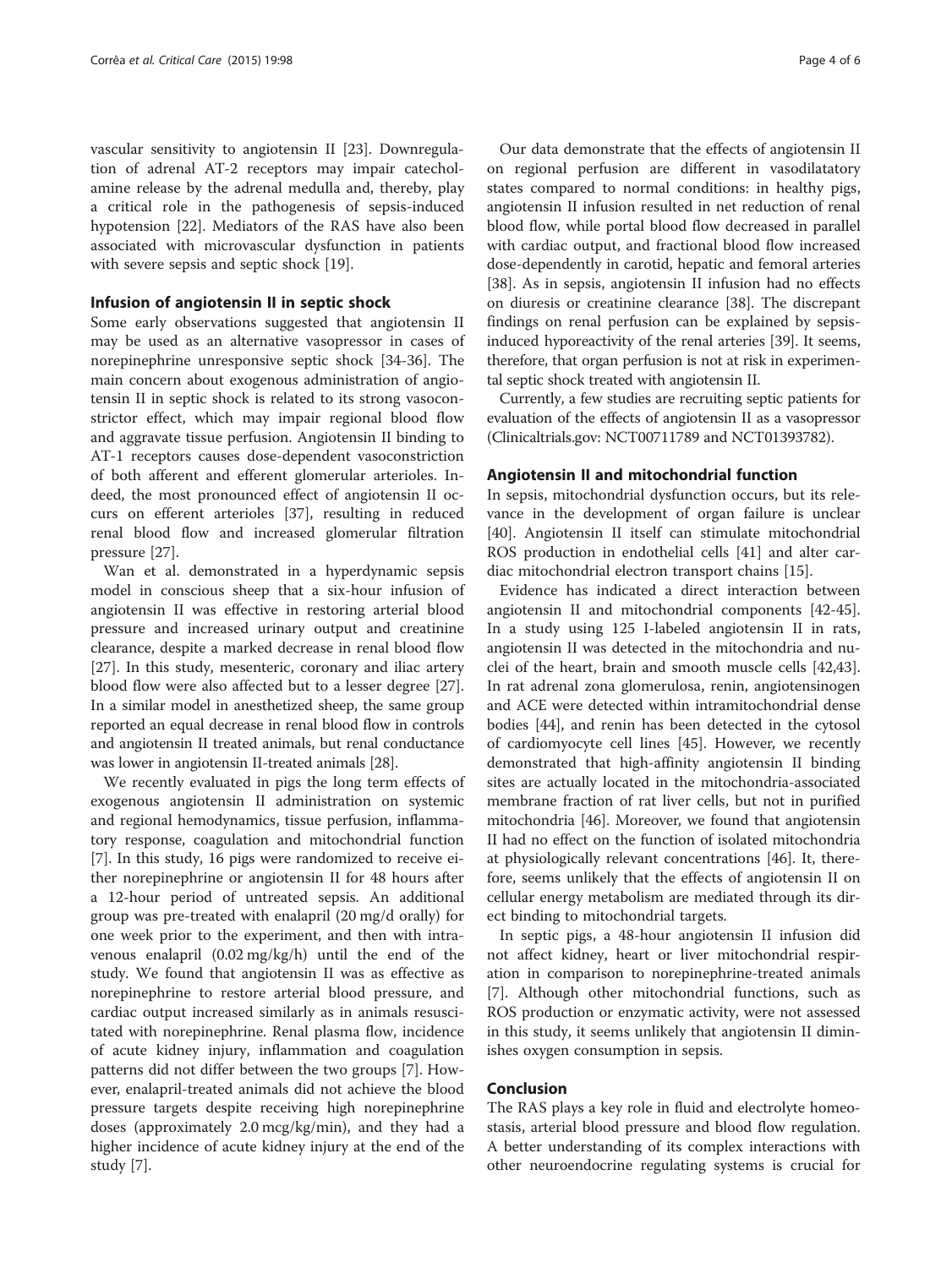<span id="page-4-0"></span>the development of new therapeutic options to treat septic shock. Angiotensin II is a powerful vasopressor in experimental septic shock, and has proved to be safe in the tested settings. Administration of angiotensin II as an alternative to norepinephrine should be further evaluated in clinical trials.

#### Abbreviations

AMPA: Aminopeptidase A; AMPM: Aminopeptidase M; AP-1: Activating protein-1; ARAP1: AT-1 receptor-associated protein; AT: Angiotensin; AT-1: Angiotensin receptor 1; ICAM-1: Intercellular adhesion molecule-1; IL: Interleukin; MAP: Mean arterial blood pressure; MAPK: Mitogen-activated protein kinase; MCP-1: Monocyte chemotactic protein-1; MIP-1α: Macrophage inflammatory protein-1α; NF-κB: Nuclear factor-kappa B; NO: Nitric oxide; RAAS: Renin-angiotensin-aldosterone system; RAS: Renin-angiotensin system; ROS: Reactive oxygen species; TNF: Tumor necrosis factor; VCAM-1: Vascular cell adhesion molecule-1; VEGF: Vascular endothelial growth factor.

#### Competing interests

The authors declare that they have no competing interests.

#### Declarations

Publication of this article was funded by SNF (Swiss National Science Foundation), grant no. 32003B\_127619/1.

#### Author details

<sup>1</sup>Hospital Israelita Albert Einstein, Intensive Care Unit, São Paulo, Brazil. <sup>2</sup>Department of Intensive Care Medicine, Bern University Hospital, Inselspital, Bern, Switzerland. <sup>3</sup>University of Bern, Bern, Switzerland.

## Published online: 16 March 2015

#### References

- Dellinger RP, Levy MM, Rhodes A, et al. Surviving sepsis campaign: international guidelines for management of severe sepsis and septic shock. Crit Care Med. 2012;41:580–637.
- 2. Dunser MW, Ruokonen E, Pettila V, et al. Association of arterial blood pressure and vasopressor load with septic shock mortality: a post hoc analysis of a multicenter trial. Crit Care. 2009;13:R181.
- 3. De Backer D, Aldecoa C, Njimi H, Vincent JL. Dopamine versus norepinephrine in the treatment of septic shock: a meta-analysis. Crit Care Med. 2012;40:725–30.
- 4. Russell JA, Walley KR, Singer J, et al. Vasopressin versus norepinephrine infusion in patients with septic shock. N Engl J Med. 2008;358:877–87.
- 5. Fyhrquist F, Saijonmaa O. Renin-angiotensin system revisited. J Intern Med. 2008;264:224–36. 6. Suzuki Y, Ruiz-Ortega M, Lorenzo O, Ruperez M, Esteban V, Egido J.
- Inflammation and angiotensin II. Int J Biochem Cell Biol. 2003;35:881–900.
- 7. Correa TD, Jeger V, Pereira AJ, Takala J, Djafarzadeh S, Jakob SM. Angiotensin II in septic shock: effects on tissue perfusion, organ function, and mitochondrial respiration in a porcine model of fecal peritonitis. Crit Care Med. 2014;42:e550–9.
- 8. Paul M, Poyan MA, Kreutz R. Physiology of local renin-angiotensin systems. Physiol Rev. 2006;86:747–803.
- 9. Donoghue M, Hsieh F, Baronas E, et al. A novel angiotensin-converting enzyme-related carboxypeptidase (ACE2) converts angiotensin I to angiotensin 1–9. Circ Res. 2000;87:E1–9.
- 10. Santos RA, Ferreira AJ. Angiotensin-(1–7) and the renin-angiotensin system. Curr Opin Nephrol Hypertens. 2007;16:122–8.
- 11. Zhuo JL, Li XC. New insights and perspectives on intrarenal reninangiotensin system: focus on intracrine/intracellular angiotensin II. Peptides. 2011;32:1551–65.
- 12. Sasamura H, Hein L, Krieger JE, Pratt RE, Kobilka BK, Dzau VJ. Cloning, characterization, and expression of two angiotensin receptor (AT-1) isoforms from the mouse genome. Biochem Biophys Res Commun. 1992;185:253–9.
- 13. Iwai N, Inagami T. Identification of two subtypes in the rat type I angiotensin II receptor. FEBS Lett. 1992;298:257–60.
- 14. Lavoie JL, Sigmund CD. Minireview: overview of the renin-angiotensin system – an endocrine and paracrine system. Endocrinology. 2003;144:2179–83.
- 15. Larkin JE, Frank BC, Gaspard RM, Duka I, Gavras H, Quackenbush J. Cardiac transcriptional response to acute and chronic angiotensin II treatments. Physiol Genomics. 2004;18:152–66.
- 16. Benigni A, Cassis P, Remuzzi G. Angiotensin II revisited: new roles in inflammation, immunology and aging. EMBO Mol Med. 2010;2:247–57.
- 17. Schaller MD, Waeber B, Nussberger J, Brunner HR. Angiotensin II, vasopressin, and sympathetic activity in conscious rats with endotoxemia. Am J Physiol. 1985;249:H1086–92.
- 18. Tamion F, Le Cam-Duchez V, Menard JF, Girault C, Coquerel A, Bonmarchand G. Erythropoietin and renin as biological markers in critically ill patients. Crit Care. 2004;R328–R335
- 19. Doerschug KC, Delsing AS, Schmidt GA, Ashare A. Renin-angiotensin system activation correlates with microvascular dysfunction in a prospective cohort study of clinical sepsis. Crit Care. 2010;14:R24.
- 20. Hilgenfeldt U, Kienapfel G, Kellermann W, Schott R, Schmidt M. Reninangiotensin system in sepsis. Clin Exp Hypertens A. 1987;9:1493–504.
- 21. Bucher M, Ittner KP, Hobbhahn J, Taeger K, Kurtz A. Downregulation of angiotensin II type 1 receptors during sepsis. Hypertension. 2001;38:177–82.
- 22. Bucher M, Hobbhahn J, Kurtz A. Nitric oxide-dependent down-regulation of angiotensin II type 2 receptors during experimental sepsis. Crit Care Med. 2001;29:1750–5.
- 23. Mederle K, Schweda F, Kattler V, et al. The angiotensin II AT1 receptorassociated protein Arap1 is involved in sepsis-induced hypotension. Crit Care. 2013;17:R130.
- 24. Lund DD, Brooks RM, Faraci FM, Heistad DD. Role of angiotensin II in endothelial dysfunction induced by lipopolysaccharide in mice. Am J Physiol Heart Circ Physiol. 2007;293:H3726–31.
- 25. Imai Y, Kuba K, Rao S, et al. Angiotensin-converting enzyme 2 protects from severe acute lung failure. Nature. 2005;436:112–6.
- 26. Klein N, Gembardt F, Supe S, et al. Angiotensin-(1–7) protects from experimental acute lung injury. Crit Care Med. 2013;41:e334–43.
- 27. Wan L, Langenberg C, Bellomo R, May CN. Angiotensin II in experimental hyperdynamic sepsis. Crit Care. 2009;13:R190.
- 28. May CN, Ishikawa K, Wan L, et al. Renal bioenergetics during early gramnegative mammalian sepsis and angiotensin II infusion. Intensive Care Med. 2012;38:886–93.
- 29. Salgado DR, Rocco JR, Silva E, Vincent JL. Modulation of the reninangiotensin-aldosterone system in sepsis: a new therapeutic approach? Expert Opin Ther Targets. 2010;14:11–20.
- 30. Correa TD, Vuda M, Blaser AR, et al. Effect of treatment delay on disease severity and need for resuscitation in porcine fecal peritonitis. Crit Care Med. 2012;40:2841–9.
- 31. Cuesta JM, Singer M. The stress response and critical illness: a review. Crit Care Med. 2012;40:3283–9.
- 32. Rolih CA, Ober KP. The endocrine response to critical illness. Med Clin North Am. 1995;79:211–24.
- 33. du Cheyron D, Lesage A, Daubin C, Ramakers M, Charbonneau P. Hyperreninemic hypoaldosteronism: a possible etiological factor of septic shock-induced acute renal failure. Intensive Care Med. 2003;29:1703–9.
- 34. Thomas VL, Nielsen MS. Administration of angiotensin II in refractory septic shock. Crit Care Med. 1991;19:1084–6.
- 35. Wray GM, Coakley JH. Severe septic shock unresponsive to noradrenaline. Lancet. 1995;346:1604.
- 36. Yunge M, Petros A. Angiotensin for septic shock unresponsive to noradrenaline. Arch Dis Child. 2000;82:388–9.
- 37. Denton KM, Anderson WP, Sinniah R. Effects of angiotensin II on regional afferent and efferent arteriole dimensions and the glomerular pole. Am J Physiol Regul Integr Comp Physiol. 2000;279:R629–38.
- 38. Pereira AJ, Jeger V, Fahrner R, et al. Interference of angiotensin II and enalapril with hepatic blood flow regulation. Am J Physiol Gastrointest Liver Physiol. 2014;307:G655–663.
- 39. Yu HP, Hsu JC, Yen CH, Ma YH, Lau YT. Hyporeactivity of renal artery to angiotensin II in septic rats. Chin J Physiol. 2008;51:301–7.
- 40. Jeger V, Djafarzadeh S, Jakob SM, Takala J. Mitochondrial function in sepsis. Eur J Clin Invest. 2013;43:532–42.
- 41. Kimura S, Zhang GX, Nishiyama A, et al. Mitochondria-derived reactive oxygen species and vascular MAP kinases: comparison of angiotensin II and diazoxide. Hypertension. 2005;45:438–44.